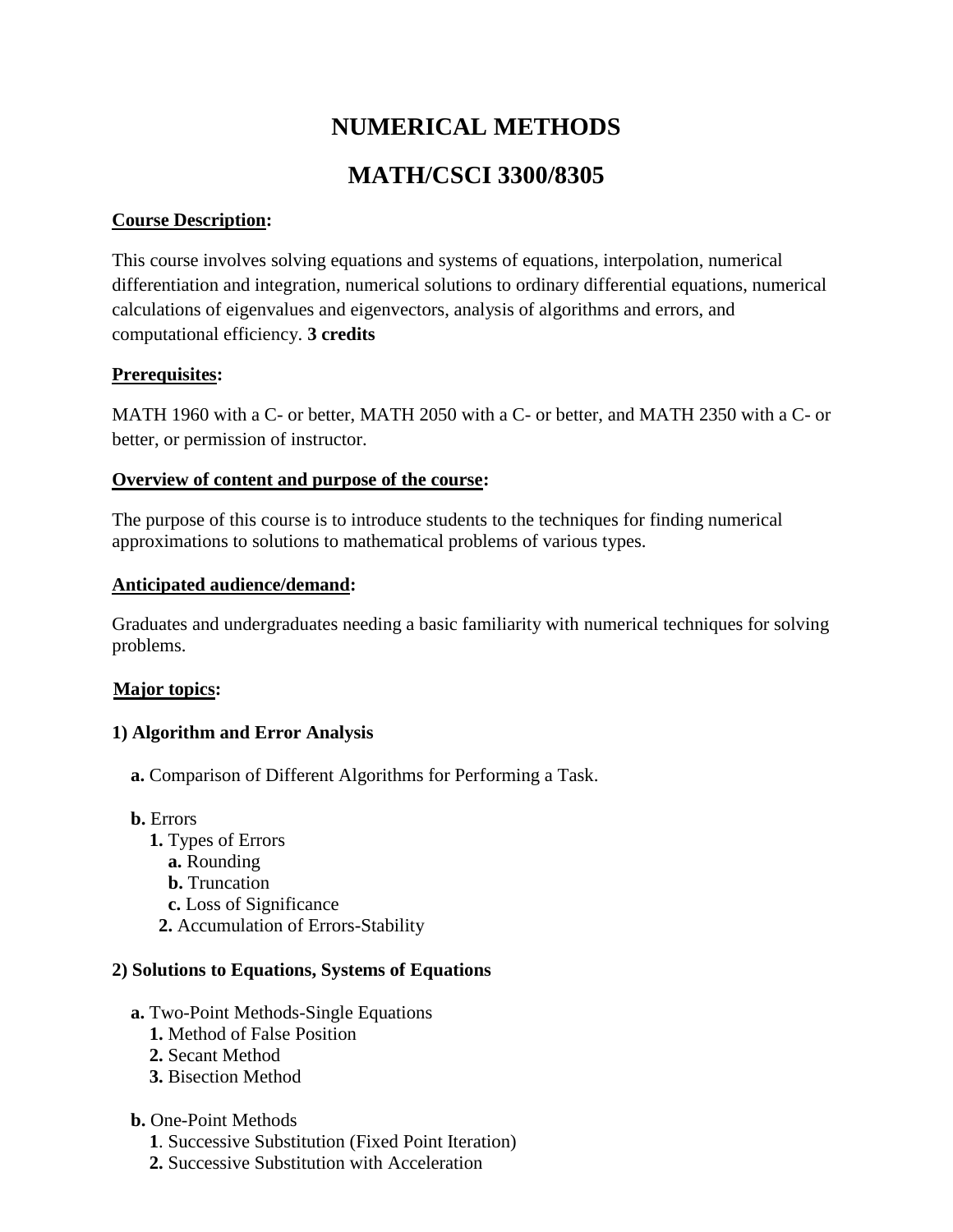- **3.** Newton's Method
- **4.** Convergence Criteria
- **c.** Systems of Linear Equations
	- **1.** Gaussian Elimination; Choice of Pivots
	- **2.** Gauss-Seidel: Convergence

## **3) Interpolation and Polynomial Approximation**

- **a.** Lagrange Interpolation
- **b.** Finite Difference Interpolation with Equal Intervals
	- **1.** Forward and Backward Difference Formulas
	- **2.** Central difference formulas
- **c.** Divided Difference Methods
- **d.** Comparison of Methods
- **e.** Interpolation Errors

## **4) Numerical Differentiation, Integration**

- **a.** Derivative, Integral Approximations from Interpolation Formulas
- **b.** Extrapolation to the Limit
- **c.** Gaussian Quadrature
- **d.** Romberg Integration

# **5) Differential Equations**

- **a.** Euler's Method
- **b.** Runge-Kutta Methods
- **c.** Multi-Step Methods
- **d.** Predictor-Corrector Methods
- **e.** Analysis of Stability, Errors

# **6) Numerical Calculation of Eigenvalues, Eigenvectors**

- **a.** Power Method
- **b.** Householder's Method